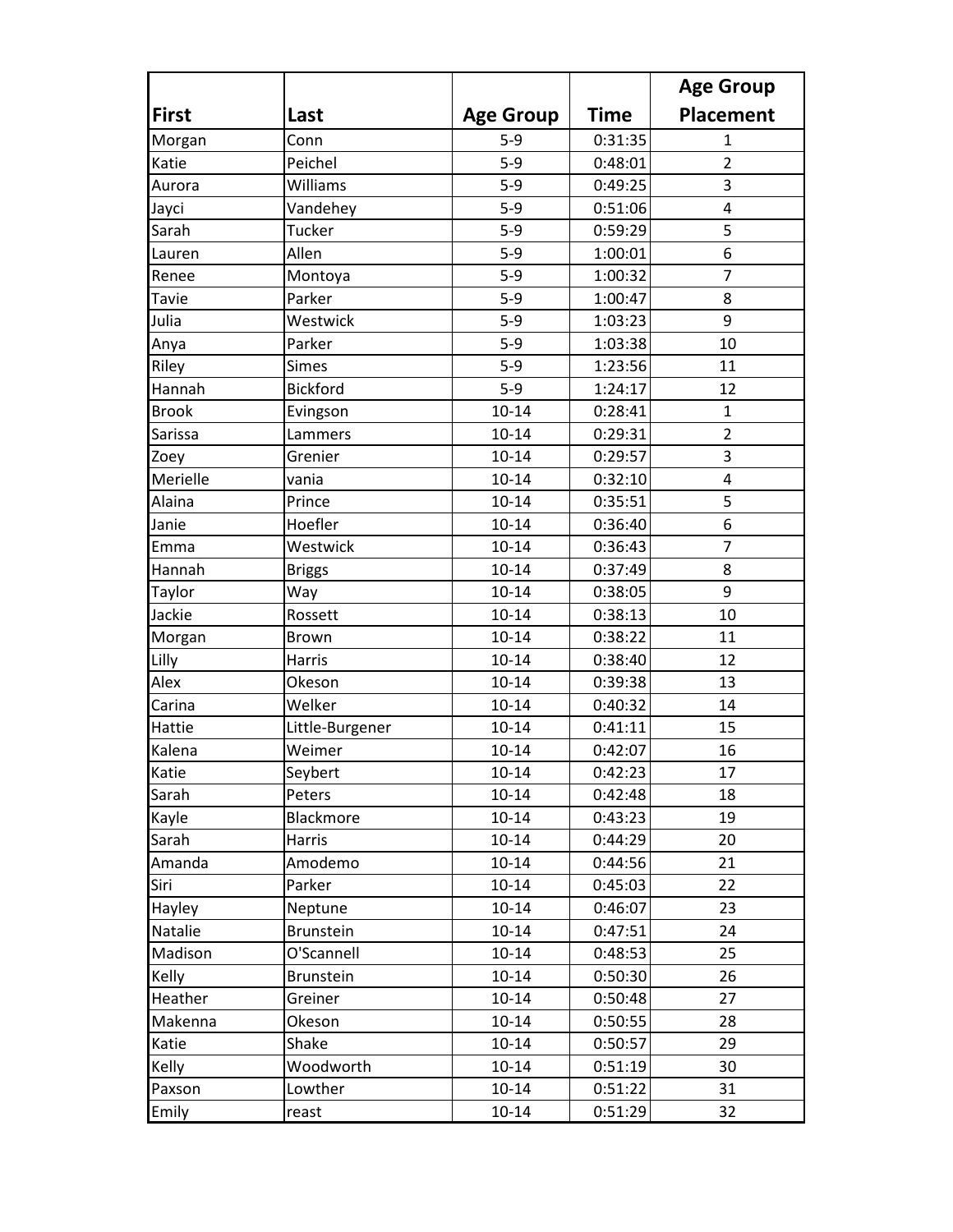|              |                 |                  |             | <b>Age Group</b> |
|--------------|-----------------|------------------|-------------|------------------|
| <b>First</b> | Last            | <b>Age Group</b> | <b>Time</b> | <b>Placement</b> |
| Danielle     | Poirier         | $10 - 14$        | 0:53:36     | 33               |
| Madison      | <b>Barsalou</b> | $10 - 14$        | 0:55:49     | 34               |
| Molly        | O'Scannell      | $10 - 14$        | 0:57:02     | 35               |
| Graylin      | <b>Simes</b>    | $10 - 14$        | 0:57:57     | 36               |
| Rosie        | Rush            | $10 - 14$        | 1:15:11     | 37               |
| Cassie       | Trombi          | $10 - 14$        | 1:25:40     | 38               |
| Hannah       | <b>Summers</b>  | 15-19            | 0:25:47     | $\mathbf{1}$     |
| Kinsey       | Loan            | 15-19            | 0:28:21     | $\overline{2}$   |
| Petra        | Davis           | 15-19            | 0:28:44     | 3                |
| Thomissa     | Comellas        | 15-19            | 0:29:14     | 4                |
| Chloe        | Miller          | $15-19$          | 0:29:36     | 5                |
| Morgan       | <b>Summers</b>  | $15 - 19$        | 0:31:51     | 6                |
| Laura        | McDuffie        | $15 - 19$        | 0:34:38     | $\overline{7}$   |
| Cassie       | Barsalou        | $15 - 19$        | 0:35:28     | 8                |
| Annie        | Hoefler         | $15 - 19$        | 0:35:47     | 9                |
| Maura        | Wharton         | $15 - 19$        | 0:38:17     | 10               |
| Morgan       | Weimer          | 15-19            | 0:38:18     | 11               |
| Angela       | Piccard         | $15 - 19$        | 0:38:35     | 12               |
| Amber        | Weimer          | 15-19            | 0:39:20     | 13               |
| Marissa      | Jerome          | $15 - 19$        | 0:40:17     | 14               |
| Carol        | Franks          | 15-19            | 0:40:38     | 15               |
| Alicia       | Clemetson       | 15-19            | 0:40:42     | 16               |
| Sarah        | O'Neill         | 15-19            | 0:44:14     | 17               |
| Ayla         | O'Scannell      | $15 - 19$        | 0:45:16     | 18               |
| Terranova    | <b>Tasker</b>   | 15-19            | 0:46:37     | 19               |
| Karrianna    | Gallagher       | $20 - 24$        | 0:31:01     | $\mathbf{1}$     |
| Leah         | Doster          | $20 - 24$        | 0:34:28     | $\overline{2}$   |
| Karen        | Doster          | $20 - 24$        | 0:36:06     | 3                |
| Jennifer     | Lewis           | 20-24            | 0:40:36     | 4                |
| Cassie       | Anibas          | $20 - 24$        | 0:41:10     | 5                |
| Rachel       | Faria           | $20 - 24$        | 0:41:30     | 6                |
| Ali          | Marvin          | $20 - 24$        | 0:44:50     | $\overline{7}$   |
| Jessica      | Schwartz        | $20 - 24$        | 0:50:58     | 8                |
| Heidi        | Martinson       | $25 - 29$        | 0:26:52     | $\mathbf{1}$     |
| Taldi        | Walter          | $25 - 29$        | 0:27:23     | $\overline{2}$   |
| Amber        | Wagner          | $25 - 29$        | 0:28:24     | 3                |
| Carrie       | Setian          | $25 - 29$        | 0:28:26     | 4                |
| Jennifer     | Hillman         | $25 - 29$        | 0:28:36     | 5                |
| Annie        | Santiago        | $25 - 29$        | 0:28:42     | 6                |
| Kristin      | Krom            | $25 - 29$        | 0:28:46     | 7                |
| Jamie        | Evans           | $25 - 29$        | 0:29:46     | 8                |
| Claire       | Norton-Cruz     | $25 - 29$        | 0:30:47     | 9                |
| Maureen      | Torrie          | $25 - 29$        | 0:32:19     | 10               |
| Victoria     | Clark           | $25 - 29$        | 0:33:31     | 11               |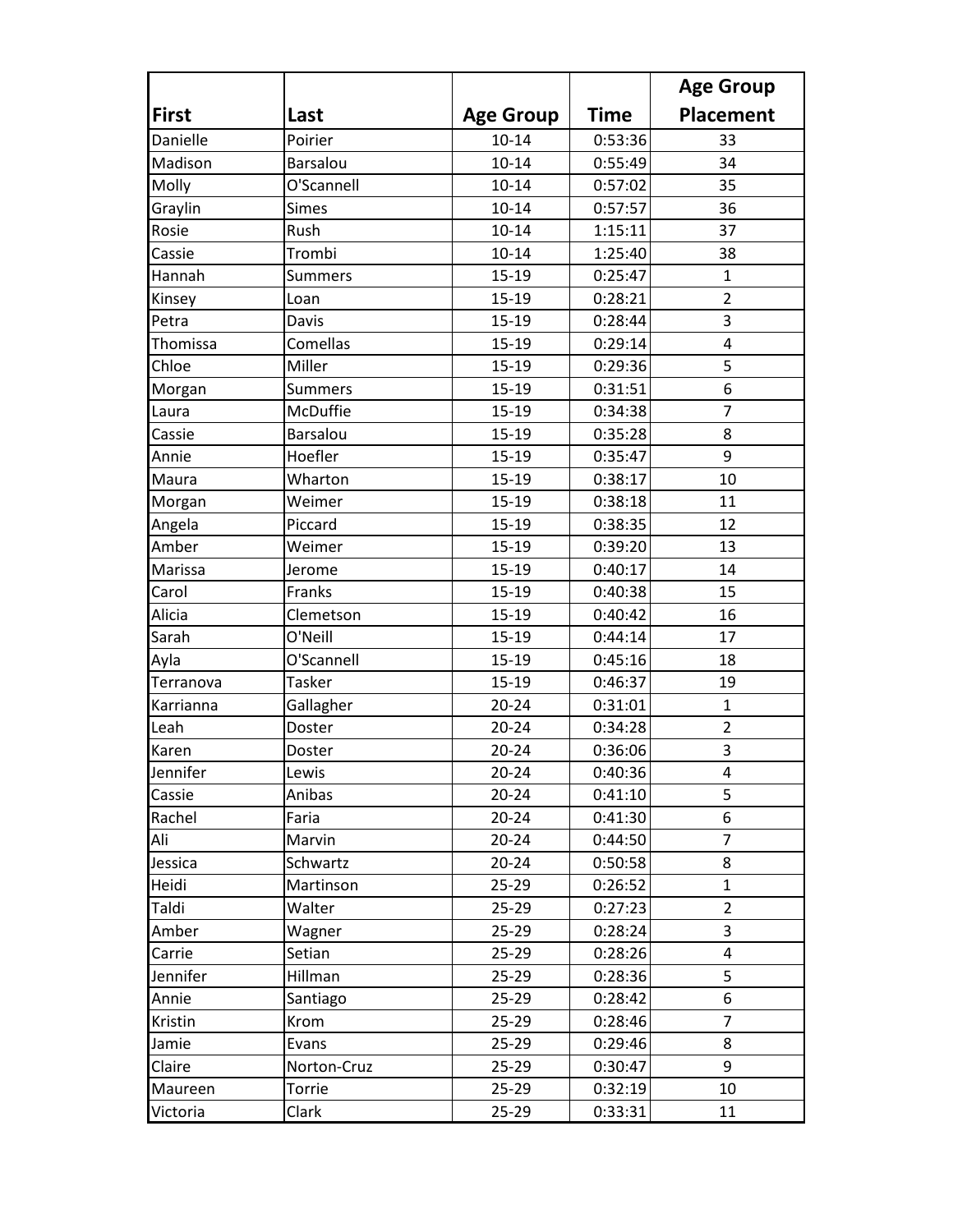|              |              |                  |             | <b>Age Group</b> |
|--------------|--------------|------------------|-------------|------------------|
| <b>First</b> | Last         | <b>Age Group</b> | <b>Time</b> | <b>Placement</b> |
| Brittany     | Goodnight    | 25-29            | 0:33:38     | 12               |
| Lindsey      | Kendall      | 25-29            | 0:33:45     | 13               |
| Tamara       | Deschaine    | 25-29            | 0:34:44     | 14               |
| Holly        | Willman      | 25-29            | 0:34:50     | 15               |
| Danielle     | Foertsch     | $25 - 29$        | 0:34:53     | 16               |
| <b>Ina</b>   | Cloud        | 25-29            | 0:35:46     | 17               |
| Melissa      | Bartley      | 25-29            | 0:36:15     | 18               |
| Kristin      | Papp         | 25-29            | 0:36:37     | 19               |
| Kimberly     | Osburn       | 25-29            | 0:36:46     | 20               |
| Mikelle      | Forbes       | 25-29            | 0:37:36     | 21               |
| Jennifer     | Derks        | $25 - 29$        | 0:38:50     | 22               |
| Melissa      | Nelson       | 25-29            | 0:38:53     | 23               |
| Jill         | Long         | 25-29            | 0:39:45     | 24               |
| Anna         | Dummer       | 25-29            | 0:40:05     | 25               |
| Likka        | McCauley     | 25-29            | 0:41:44     | 26               |
| Kathryn      | Hovey        | 25-29            | 0:42:09     | 27               |
| Victoria     | Hillwig      | $25 - 29$        | 0:44:19     | 28               |
| Kethra       | Ramert       | 25-29            | 0:44:31     | 29               |
| Kimberly     | Sledgister   | 25-29            | 0:44:37     | 30               |
| Tamara       | Rentz        | 25-29            | 0:45:13     | 31               |
| Jusdi        | McDonald     | 25-29            | 0:45:55     | 32               |
| Meghan       | Wotring      | 25-29            | 0:46:53     | 33               |
| Carissa      | Goodall      | 25-29            | 0:47:13     | 34               |
| Amanda       | Lofgren      | 25-29            | 0:48:02     | 35               |
| Amber        | Mobley       | 25-29            | 0:55:36     | 36               |
| Keryl        | Hoffman      | 25-29            | 0:57:46     | 37               |
| Gina         | Perry        | 25-29            | 1:00:13     | 38               |
| Erin         | Westfall     | 25-29            | 1:00:43     | 39               |
| Amber        | Stull        | 30-34            | 0:23:34     | 1                |
| Larrell      | Lockard      | 30-34            | 0:25:42     | $\overline{2}$   |
| Kim          | Robinson     | 30-34            | 0:25:45     | 3                |
| Kelly        | Carson       | 30-34            | 0:26:43     | 4                |
| Ellen        | Kazary       | 30-34            | 0:26:57     | 5                |
| Holly        | Spoth-Torres | 30-34            | 0:27:02     | 6                |
| Jennifer     | Sees         | 30-34            | 0:27:51     | $\overline{7}$   |
| Amber        | <b>Bethe</b> | 30-34            | 0:28:38     | 8                |
| Jennifer     | Henderson    | 30-34            | 0:28:58     | 9                |
| stacey       | orlov        | 30-34            | 0:30:19     | 10               |
| Cara         | Fairbanks    | 30-34            | 0:30:20     | 11               |
| Anna         | Kohl         | 30-34            | 0:30:20     | 12               |
| Amy          | Reed         | 30-34            | 0:30:38     | 13               |
| Tana         | Stone        | 30-34            | 0:31:05     | 14               |
| Shannon      | Korpi        | 30-34            | 0:31:05     | 15               |
| Jessie       | Chmielowski  | 30-34            | 0:32:11     | 16               |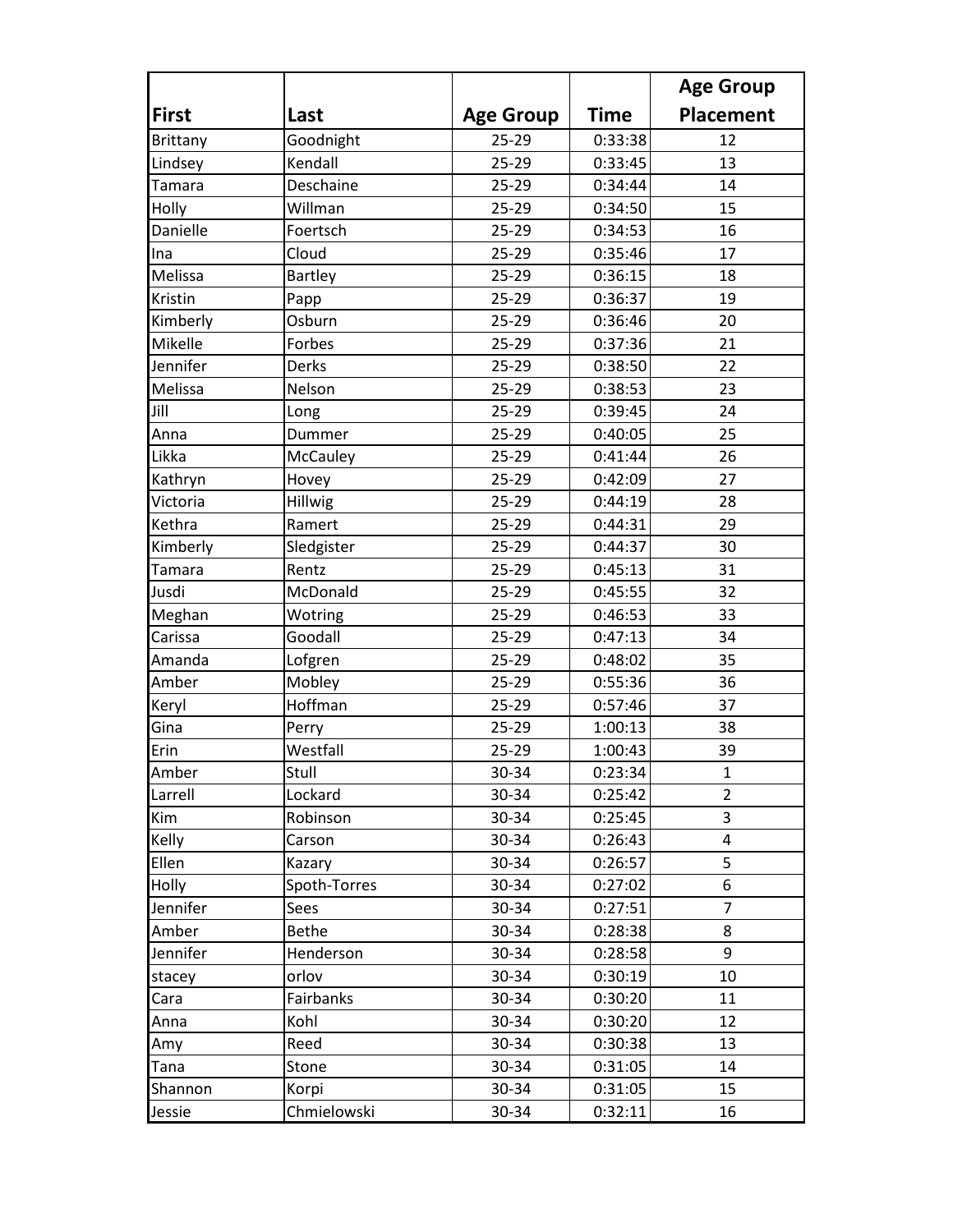|                |                   |                  |             | <b>Age Group</b> |
|----------------|-------------------|------------------|-------------|------------------|
| <b>First</b>   | Last              | <b>Age Group</b> | <b>Time</b> | <b>Placement</b> |
| Elizabeth      | Calabro           | 30-34            | 0:32:16     | 17               |
| <b>Bridget</b> | Paule             | 30-34            | 0:32:17     | 18               |
| Kari           | Wiederkehr        | 30-34            | 0:32:47     | 19               |
| Tanya          | Simmons           | 30-34            | 0:33:26     | 20               |
| Elizabeth      | Rawlins           | 30-34            | 0:34:00     | 21               |
| Julie          | Perilla           | 30-34            | 0:34:05     | 22               |
| Laura          | Zamborsky         | 30-34            | 0:34:39     | 23               |
| colleen        | libbey            | 30-34            | 0:36:46     | 24               |
| Laura          | Lindh             | 30-34            | 0:37:00     | 25               |
| renata         | milatova          | 30-34            | 0:37:40     | 26               |
| Melanie        | Smith             | 30-34            | 0:38:00     | 27               |
| amber          | krueger           | 30-34            | 0:38:02     | 28               |
| Deanna         | McCreary          | 30-34            | 0:38:08     | 29               |
| Kim            | Ward              | 30-34            | 0:38:16     | 30               |
| Heather        | Wilson            | 30-34            | 0:38:31     | 31               |
| Shiway         | Wang              | 30-34            | 0:38:32     | 32               |
| Carrie         | Gray              | 30-34            | 0:38:50     | 33               |
| Jeanne         | Hickman           | 30-34            | 0:39:54     | 34               |
| Tara           | Fleming-Chatwell  | 30-34            | 0:40:50     | 35               |
| Jill           | Singleton         | 30-34            | 0:41:02     | 36               |
| Aimee          | Jones             | 30-34            | 0:41:31     | 37               |
| Valerie        | Blajeski          | 30-34            | 0:41:42     | 38               |
| Katie          | Sechrist          | 30-34            | 0:41:52     | 39               |
| Jennifer       | Wiley             | 30-34            | 0:43:20     | 40               |
| Heidi          | <b>Brittain</b>   | 30-34            | 0:43:36     | 41               |
| Sierra         | Hunsaker          | 30-34            | 0:44:30     | 42               |
| Stephanie      | Lyken             | 30-34            | 0:45:00     | 43               |
| Jennifer       | <b>Bowes</b>      | 30-34            | 0:46:21     | 44               |
| Kristine       | Smith             | 30-34            | 0:48:26     | 45               |
| Amy            | Estabrook         | 30-34            | 0:49:51     | 46               |
| Sunny          | Remmy             | 30-34            | 0:54:05     | 47               |
| Rainy          | Bell              | 30-34            | 0:54:48     | 48               |
| Erin           | Schneider         | 30-34            | 0:56:32     | 49               |
| Michelle       | Mucha             | 30-34            | 0:59:49     | 50               |
| Rachel         | Montoya           | 30-34            | 1:00:14     | 51               |
| Kalynn         | Love              | 30-34            | 1:02:17     | 52               |
| Lori           | Deschamps         | 35-39            | 0:22:42     | $\mathbf{1}$     |
| Shannon        | Donley            | 35-39            | 0:23:29     | $\overline{2}$   |
| Sheryl         | Mohwinkel-Fleming | 35-39            | 0:24:04     | 3                |
| Rebecca        | McKee             | 35-39            | 0:25:25     | 4                |
| Jenny          | Kimball           | 35-39            | 0:25:41     | 5                |
| Laurel         | <b>Brady</b>      | 35-39            | 0:25:44     | 6                |
| Shannon        | Titzel            | 35-39            | 0:26:58     | $\overline{7}$   |
| Andra          | Love              | 35-39            | 0:28:09     | 8                |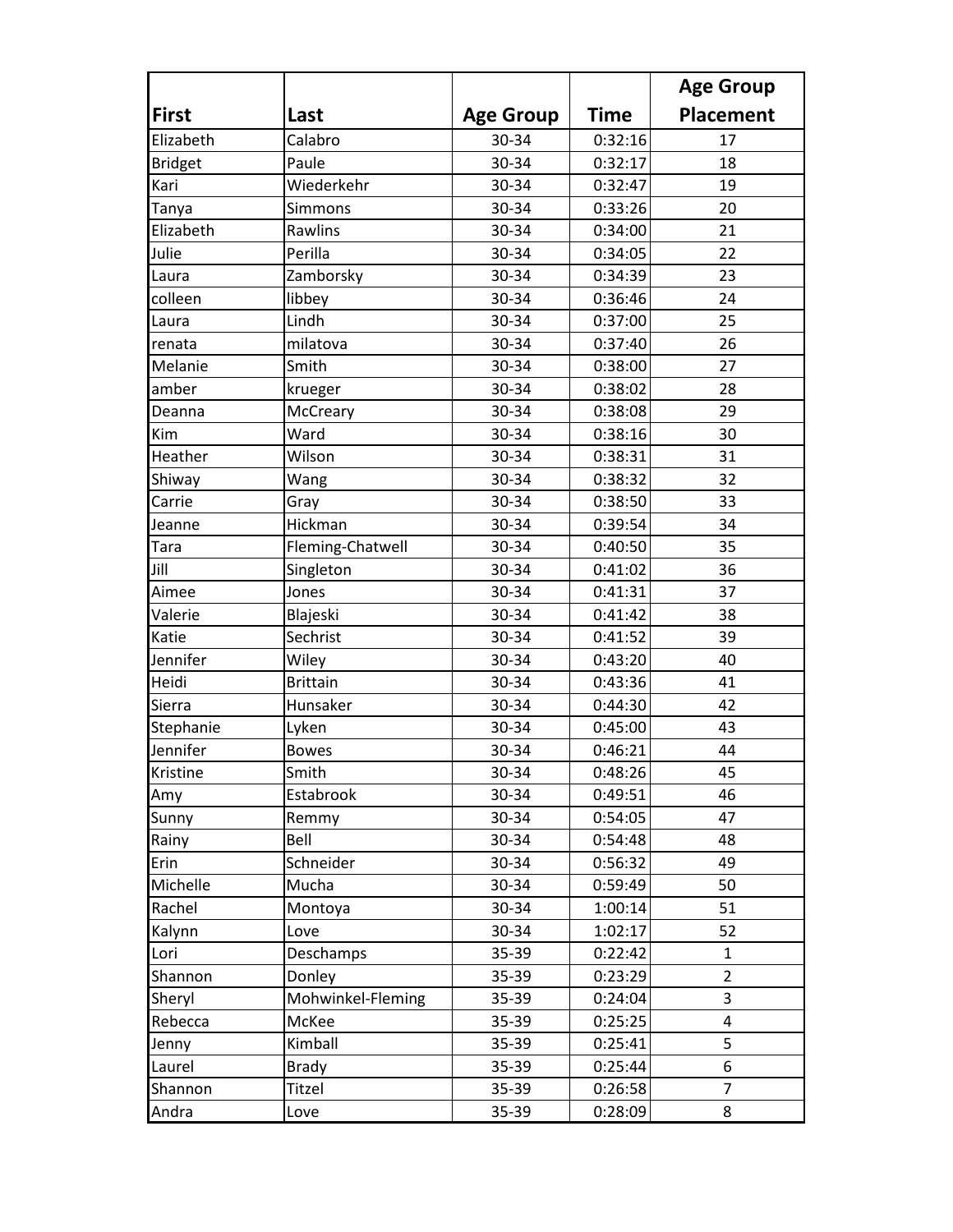|              |                |                  |             | <b>Age Group</b> |
|--------------|----------------|------------------|-------------|------------------|
| <b>First</b> | Last           | <b>Age Group</b> | <b>Time</b> | <b>Placement</b> |
| Deana        | Watson         | 35-39            | 0:28:25     | 9                |
| Christina    | Lee            | 35-39            | 0:28:32     | 10               |
| Julie        | Vogler         | 35-39            | 0:28:37     | 11               |
| Carey        | <b>Ballard</b> | 35-39            | 0:29:12     | 12               |
| Pamela       | Weiss          | 35-39            | 0:29:13     | 13               |
| Lee          | Madison-Gravel | 35-39            | 0:29:33     | 14               |
| Ronda        | Lund           | 35-39            | 0:30:01     | 15               |
| Jill         | Simek          | 35-39            | 0:30:07     | 16               |
| Kristi       | Senden         | 35-39            | 0:30:18     | 17               |
| Heather      | Macomber       | 35-39            | 0:30:27     | 18               |
| Jodi         | Mclaughlin     | 35-39            | 0:31:10     | 19               |
| Diana        | <b>Byerly</b>  | 35-39            | 0:32:05     | 20               |
| Kellie       | Conn           | 35-39            | 0:33:09     | 21               |
| Melinda      | Rathkopf       | 35-39            | 0:33:21     | 22               |
| Deann        | Denter         | 35-39            | 0:34:43     | 23               |
| Katrina      | Cooper         | 35-39            | 0:36:21     | 24               |
| Cheryl       | Duda           | 35-39            | 0:36:21     | 25               |
| Anna         | Ogena          | 35-39            | 0:36:57     | 26               |
| Deborah      | Ratcliffe      | 35-39            | 0:37:15     | 27               |
| Kirstie      | Ostberg        | 35-39            | 0:37:28     | 28               |
| Heather      | Hoyt           | 35-39            | 0:37:45     | 29               |
| Jodi         | Kay            | 35-39            | 0:38:03     | 30               |
| Holly        | Krenz          | 35-39            | 0:38:12     | 31               |
| Sarah        | Hill           | 35-39            | 0:38:13     | 32               |
| Anna         | <b>Bryant</b>  | 35-39            | 0:38:19     | 33               |
| Clare        | Chesher        | 35-39            | 0:38:23     | 34               |
| Kim          | Pullen         | 35-39            | 0:38:36     | 35               |
| Lora         | Jorgensen      | 35-39            | 0:39:06     | 36               |
| Kimberly     | <b>Buskirk</b> | 35-39            | 0:39:36     | 37               |
| stacy        | holohan        | 35-39            | 0:39:44     | 38               |
| Micaela      | Jones          | 35-39            | 0:39:47     | 39               |
| Erin         | Schumacher     | 35-39            | 0:39:59     | 40               |
| Leann        | Welker         | 35-39            | 0:40:34     | 41               |
| Laura        | McLaughlin     | 35-39            | 0:40:34     | 42               |
| Dawn         | <b>Stiles</b>  | 35-39            | 0:40:41     | 43               |
| Tracey       | Blain          | 35-39            | 0:41:08     | 44               |
| Arika        | Benjamin       | 35-39            | 0:41:35     | 45               |
| Mary         | Witthus        | 35-39            | 0:41:41     | 46               |
| Violeta      | Schrader       | 35-39            | 0:41:42     | 47               |
| Victoria     | Mejia          | 35-39            | 0:42:05     | 48               |
| Sarah        | Nicholson      | 35-39            | 0:42:49     | 49               |
| Lara         | Madden         | 35-39            | 0:43:05     | 50               |
| Jolie        | Sullivan       | 35-39            | 0:43:20     | 51               |
| Jayne        | Wilson         | 35-39            | 0:43:29     | 52               |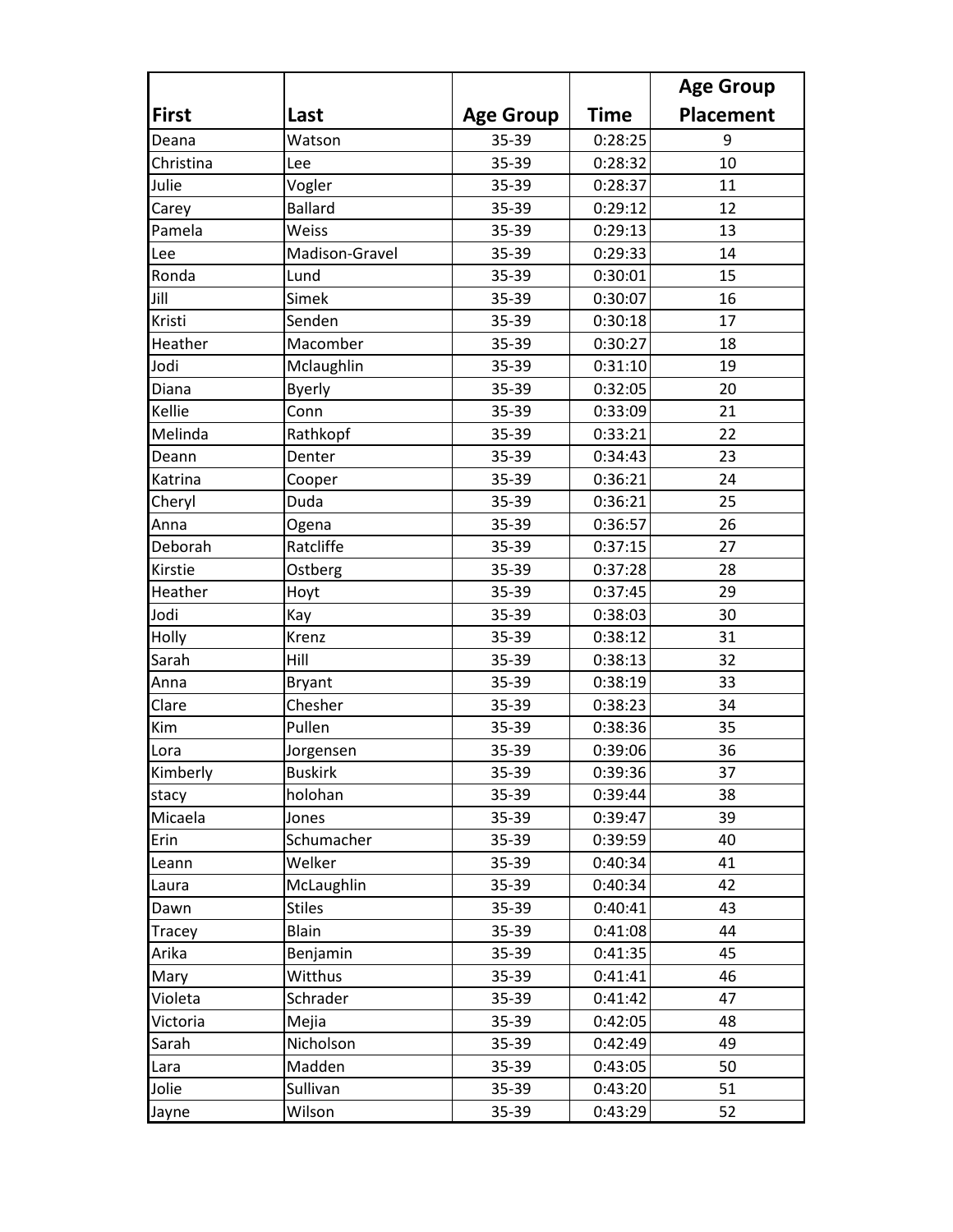|                |                 |                  |             | <b>Age Group</b> |
|----------------|-----------------|------------------|-------------|------------------|
| <b>First</b>   | Last            | <b>Age Group</b> | <b>Time</b> | <b>Placement</b> |
| Joy            | McLaurin        | 35-39            | 0:45:35     | 53               |
| Heather        | Gough           | 35-39            | 0:46:23     | 54               |
| Adele          | Daniels         | 35-39            | 0:46:51     | 55               |
| Kate           | Hanson          | 35-39            | 0:46:55     | 56               |
| Nan            | Tran            | 35-39            | 0:47:21     | 57               |
| Renae          | Sather          | 35-39            | 0:48:43     | 58               |
| barbara        | Williams        | 35-39            | 0:49:47     | 59               |
| Melanie        | Vandehey        | 35-39            | 0:50:37     | 60               |
| Mary           | <b>Banaszak</b> | 35-39            | 0:53:35     | 61               |
| Heidi          | Geri            | 35-39            | 0:59:29     | 62               |
| Stacey         | Allen           | 35-39            | 0:59:39     | 63               |
| Christine      | Bond            | 35-39            | 1:00:55     | 64               |
| Naomi          | Zurba           | 35-39            | 1:06:09     | 65               |
| Kristi         | Waythomas       | 40-44            | 0:25:02     | 1                |
| Danelle        | Winn            | 40-44            | 0:25:09     | $\overline{2}$   |
| Lise           | Falskow         | 40-44            | 0:25:56     | 3                |
| Andrea         | Neeser          | 40-44            | 0:25:56     | 4                |
| Danelle        | VanHolstyn      | 40-44            | 0:26:21     | 5                |
| Darcy          | Davis           | 40-44            | 0:26:58     | 6                |
| Alesia         | Thon            | 40-44            | 0:27:00     | $\overline{7}$   |
| Pamela         | Todd            | 40-44            | 0:27:23     | 8                |
| Janus          | Reyes           | 40-44            | 0:27:59     | 9                |
| Colleen        | Franks          | 40-44            | 0:28:12     | 10               |
| Karen          | Benning         | 40-44            | 0:28:46     | 11               |
| Elizabeth      | Hooper          | 40-44            | 0:29:04     | 12               |
| Rosemary       | Theisen         | 40-44            | 0:29:06     | 13               |
| Mireya         | de la Pena      | 40-44            | 0:30:06     | 14               |
| Amy            | MacKenzie       | 40-44            | 0:30:07     | 15               |
| Fiona          | Peichel         | 40-44            | 0:30:11     | 16               |
| <b>Stacy</b>   | Steinberg       | 40-44            | 0:30:14     | 17               |
| Rosemary       | Austin          | 40-44            | 0:30:17     | 18               |
| Trude          | Rylandsholm     | 40-44            | 0:30:25     | 19               |
| Dianne         | Prince          | 40-44            | 0:30:48     | 20               |
| Jennifer       | McKinnon        | 40-44            | 0:31:06     | 21               |
| Stephanie      | Schroeder       | 40-44            | 0:31:09     | 22               |
| Bronwyn        | Haynes          | 40-44            | 0:31:09     | 23               |
| Karen          | McCreary        | 40-44            | 0:32:17     | 24               |
| Tami           | Vania           | 40-44            | 0:32:30     | 25               |
| Christina      | Holmgren        | 40-44            | 0:33:20     | 26               |
| Carmen         | DeVore          | 40-44            | 0:33:22     | 27               |
| Anna           | Harrison        | 40-44            | 0:33:42     | 28               |
| Susan          | Miller          | 40-44            | 0:33:54     | 29               |
| Carla          | Goldberg        | 40-44            | 0:34:19     | 30               |
| <b>Beverly</b> | Rideout         | 40-44            | 0:34:25     | 31               |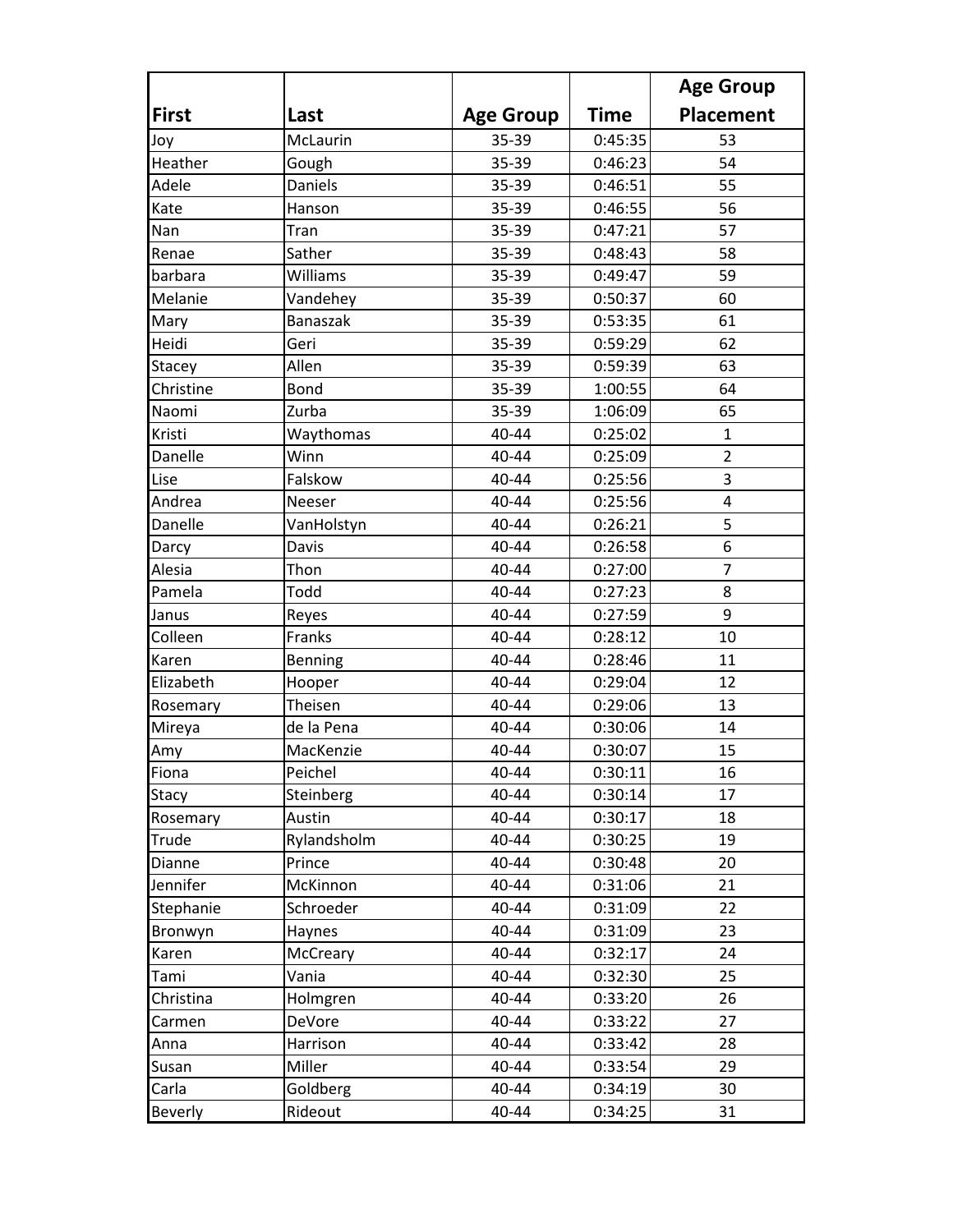|               |                       |                  |             | <b>Age Group</b> |
|---------------|-----------------------|------------------|-------------|------------------|
| <b>First</b>  | Last                  | <b>Age Group</b> | <b>Time</b> | Placement        |
| Donna         | Keese                 | 40-44            | 0:34:25     | 32               |
| Cindy         | Clifton               | 40-44            | 0:34:25     | 33               |
| Regina        | Smith                 | 40-44            | 0:34:36     | 34               |
| Dianna        | Clemetson             | 40-44            | 0:34:44     | 35               |
| Mandi         | Constantine           | 40-44            | 0:35:21     | 36               |
| Anne          | Doubek                | 40-44            | 0:35:41     | 37               |
| Kelli         | Creglow               | 40-44            | 0:36:37     | 38               |
| Kimberly      | Meck                  | 40-44            | 0:36:45     | 39               |
| Lynette       | <b>Brickwell</b>      | 40-44            | 0:37:14     | 40               |
| Linda         | <b>Brandon</b>        | 40-44            | 0:37:27     | 41               |
| Liz           | <b>Briggs</b>         | 40-44            | 0:37:31     | 42               |
| Lisa          | Pekich                | 40-44            | 0:38:11     | 43               |
| Pam           | Okeson                | 40-44            | 0:38:59     | 44               |
| Victoria      | Cronquist             | 40-44            | 0:40:55     | 45               |
| Michelle      | Jerome                | 40-44            | 0:41:22     | 46               |
| Sherri        | Amodemo               | 40-44            | 0:41:48     | 47               |
| Teri          | Norton                | 40-44            | 0:41:57     | 48               |
| Siouxz        | Marshall              | 40-44            | 0:41:59     | 49               |
| Laurie        | DiFrancesco           | 40-44            | 0:42:02     | 50               |
| Denise        | Shelton               | 40-44            | 0:43:25     | 51               |
| Audrey        | Hasle                 | 40-44            | 0:43:47     | 52               |
| Jennifer      | <b>Starck</b>         | 40-44            | 0:43:57     | 53               |
| Angie         | Harris                | 40-44            | 0:44:10     | 54               |
| <b>DENISE</b> | <b>DEMETREE</b>       | 40-44            | 0:44:20     | 55               |
| Christine     | Roalofs               | 40-44            | 0:47:14     | 56               |
| Summer        | Lefebvre              | 40-44            | 0:47:22     | 57               |
| Tuyet         | Smallwood             | 40-44            | 0:47:50     | 58               |
| Cindy         | <b>Brunstein</b>      | 40-44            | 0:47:50     | 59               |
| Judi          | Westfall              | 40-44            | 0:48:52     | 60               |
| Lisa          | Weimer                | 40-44            | 0:50:12     | 61               |
| Terri         | Woodworth             | 40-44            | 0:51:26     | 62               |
| <b>Brooke</b> | Smith                 | 40-44            | 0:54:32     | 63               |
| Jennifer      | Barsalou              | 40-44            | 0:55:31     | 64               |
| Deanna        | Partow                | 40-44            | 0:56:34     | 65               |
| Kathy         | <b>Bourque Parker</b> | 40-44            | 1:03:10     | 66               |
| Lisa          | Trombi                | 40-44            | 1:25:40     | 67               |
| Suzanne       | Wheatall              | 45-49            | 0:23:35     | $\mathbf{1}$     |
| Deenie        | Robertson             | 45-49            | 0:25:13     | $\overline{2}$   |
| Nancy         | Meade-Miller          | 45-49            | 0:26:08     | 3                |
| Kelly         | van Hoek              | 45-49            | 0:26:39     | 4                |
| Robin         | Leighty               | 45-49            | 0:28:51     | 5                |
| Angela        | Conroy                | 45-49            | 0:28:54     | 6                |
| Pam           | Tittle                | 45-49            | 0:29:04     | 7                |
| Meg           | Cronin                | 45-49            | 0:29:56     | 8                |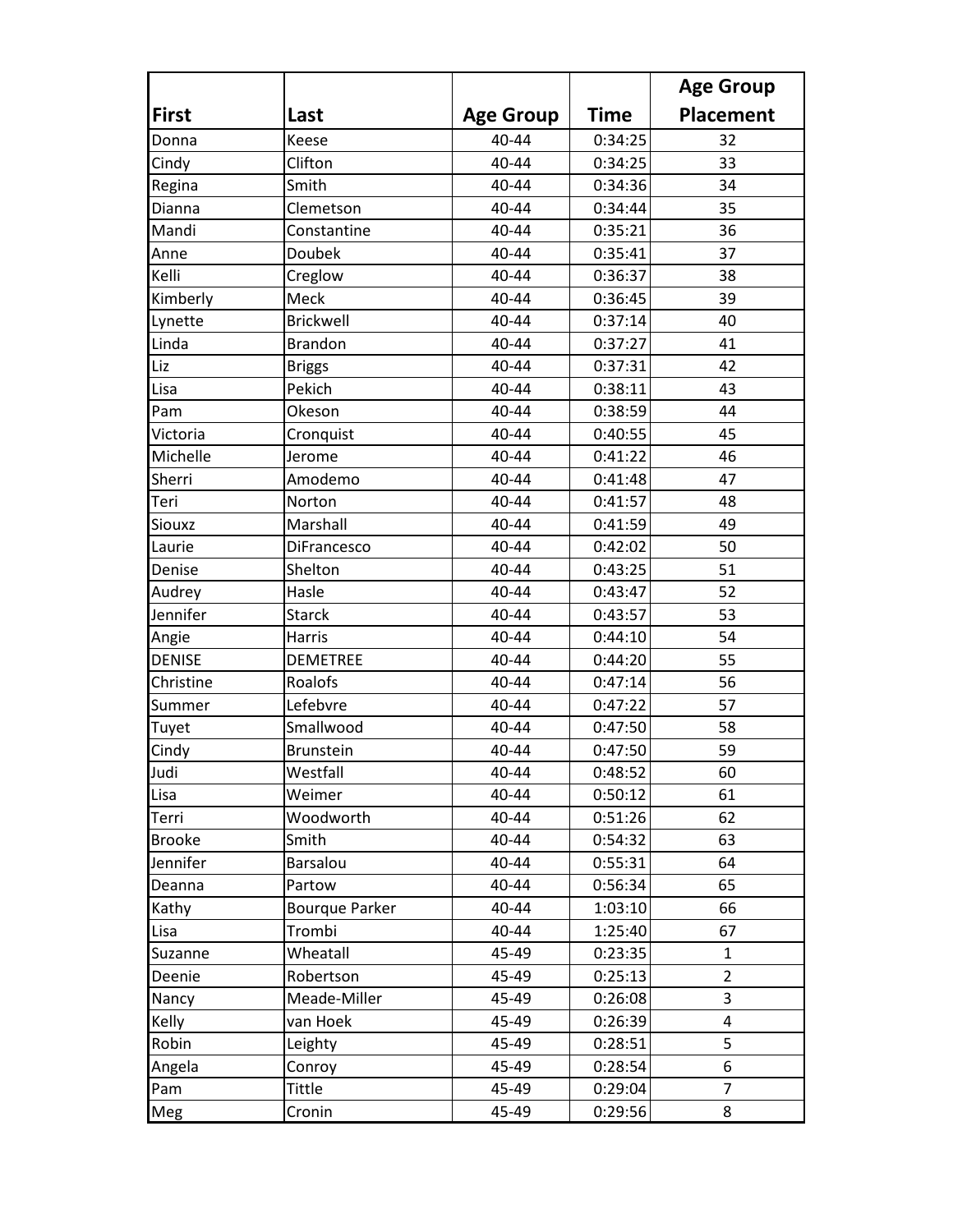|               |                    |                  |             | <b>Age Group</b> |
|---------------|--------------------|------------------|-------------|------------------|
| <b>First</b>  | Last               | <b>Age Group</b> | <b>Time</b> | <b>Placement</b> |
| mona          | bremont            | 45-49            | 0:30:08     | 9                |
| Kris          | Abegg              | 45-49            | 0:30:23     | 10               |
| Tina          | McMaster-Goering   | 45-49            | 0:30:33     | 11               |
| Robby         | Bear               | 45-49            | 0:31:43     | 12               |
| Debora        | <b>Summers</b>     | 45-49            | 0:31:49     | 13               |
| <b>Tricia</b> | Perkins            | 45-49            | 0:32:40     | 14               |
| Kathleen      | Judy               | 45-49            | 0:33:56     | 15               |
| Linda         | Klim               | 45-49            | 0:33:56     | 16               |
| Terri         | Morganson          | 45-49            | 0:34:16     | 17               |
| Carmencita    | Palma              | 45-49            | 0:35:06     | 18               |
| Iorna         | elswick            | 45-49            | 0:35:09     | 19               |
| LuAnn         | Piccard            | 45-49            | 0:35:11     | 20               |
| <b>LESLIE</b> | <b>JONES</b>       | 45-49            | 0:35:34     | 21               |
| Kim           | Brown              | 45-49            | 0:35:38     | 22               |
| Lisa          | Demer              | 45-49            | 0:35:49     | 23               |
| Kate          | Gordon             | 45-49            | 0:35:53     | 24               |
| Pamela        | Christianson       | 45-49            | 0:36:43     | 25               |
| Lori          | Gonzalez           | 45-49            | 0:36:59     | 26               |
| Phillipia     | Holness            | 45-49            | 0:37:08     | 27               |
| Kristy        | West               | 45-49            | 0:38:02     | 28               |
| Sherry        | Sims               | 45-49            | 0:38:09     | 29               |
| Sandra        | Harley             | 45-49            | 0:38:43     | 30               |
| Kathy         | Davis              | 45-49            | 0:39:24     | 31               |
| Michele       | Murphy             | 45-49            | 0:40:21     | 32               |
| Summer        | Sauve              | 45-49            | 0:40:45     | 33               |
| Diane         | Houston            | 45-49            | 0:41:04     | 34               |
| Christina     | Young              | 45-49            | 0:41:11     | 35               |
| Leha          | Uehling            | 45-49            | 0:41:46     | 36               |
| Ginger        | Blackmon           | 45-49            | 0:41:46     | 37               |
| Cindy         | Jicinsky           | 45-49            | 0:42:03     | 38               |
| Kathy         | Seybert            | 45-49            | 0:42:04     | 39               |
| Teri          | Paton              | 45-49            | 0:42:17     | 40               |
| Joyce         | McCollum           | 45-49            | 0:43:11     | 41               |
| Danielle      | O'Neill            | 45-49            | 0:43:13     | 42               |
| Linda         | Leary              | 45-49            | 0:44:04     | 43               |
| Marianne      | Rush               | 45-49            | 0:45:01     | 44               |
| Kay           | McKim              | 45-49            | 0:45:05     | 45               |
| Gail          | Hoefler            | 45-49            | 0:46:06     | 46               |
| Teresa        | Blackmore          | 45-49            | 0:46:37     | 47               |
| Annie         | Rush               | 45-49            | 0:47:18     | 48               |
| Sharon        | Marshall           | 45-49            | 0:48:48     | 49               |
| <b>DEEDEE</b> | <b>BRANDEBERRY</b> | 45-49            | 0:48:56     | 50               |
| Lisa          | West               | 45-49            | 0:49:53     | 51               |
| Diana         | Vollmar            | 45-49            | 0:49:56     | 52               |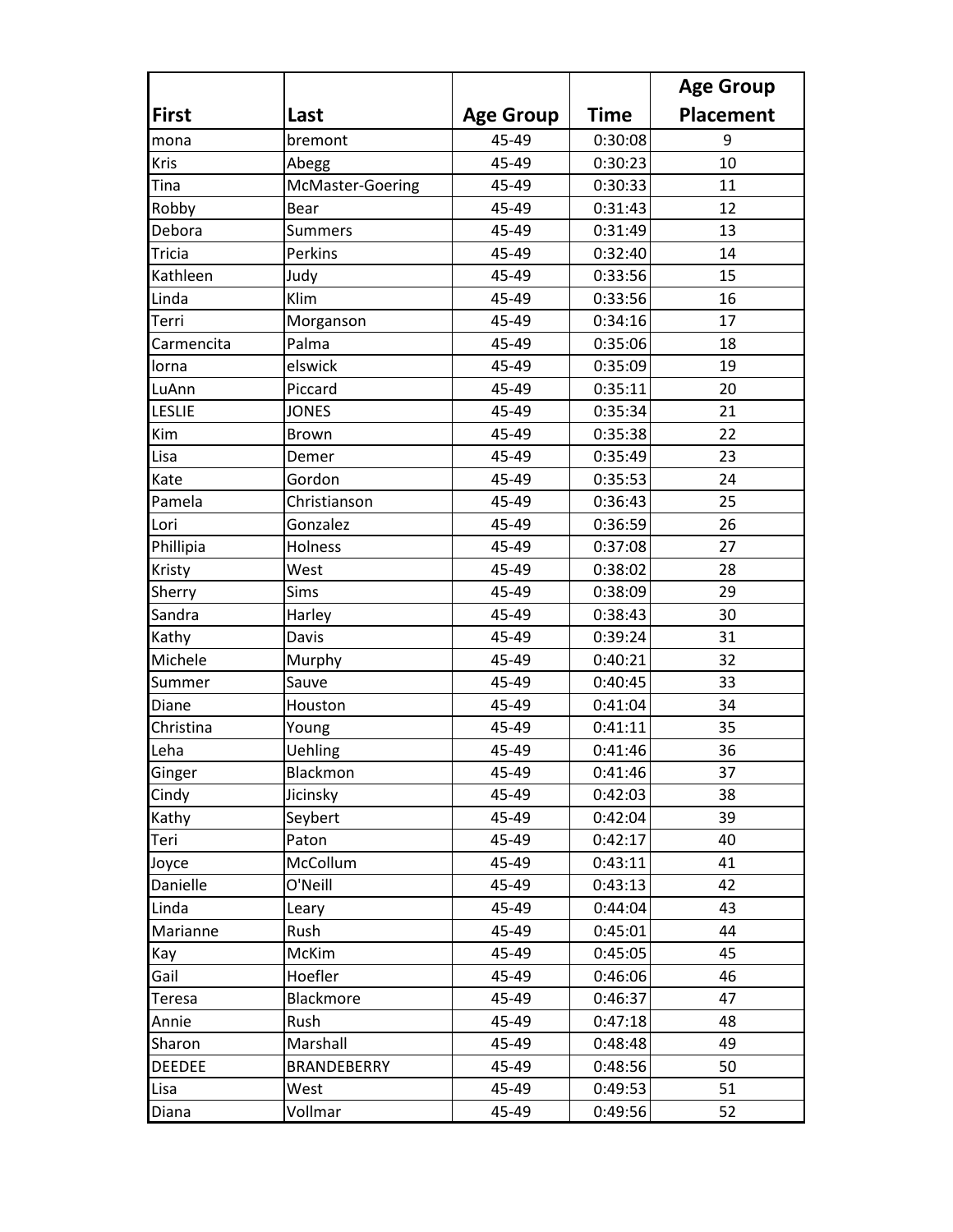|               |               |                  |             | <b>Age Group</b>        |
|---------------|---------------|------------------|-------------|-------------------------|
| <b>First</b>  | Last          | <b>Age Group</b> | <b>Time</b> | <b>Placement</b>        |
| Patti         | Shake         | 45-49            | 0:50:26     | 53                      |
| Jane          | Ward          | 45-49            | 0:50:32     | 54                      |
| Jolene        | Hotho         | 45-49            | 0:50:49     | 55                      |
| Sandra        | Lowther       | 45-49            | 0:51:03     | 56                      |
| Joanna        | Reast         | 45-49            | 0:51:10     | 57                      |
| Kathleen      | Adams         | 45-49            | 0:53:11     | 58                      |
| Lisa          | Poirier       | 45-49            | 0:53:15     | 59                      |
| Mary          | Pflughoft     | 45-49            | 0:58:50     | 60                      |
| Mary          | Janis         | 45-49            | 0:59:10     | 61                      |
| Jodi          | Walton        | 45-49            | 0:59:20     | 62                      |
| Sheryl        | Loan          | 50-54            | 0:23:07     | $\mathbf{1}$            |
| Heather       | Grahame       | 50-54            | 0:28:03     | $\overline{2}$          |
| Kathie        | Evingson      | 50-54            | 0:28:38     | 3                       |
| Mary          | Krysinski     | 50-54            | 0:28:57     | $\overline{\mathbf{4}}$ |
| Suzanne       | <b>Dvorak</b> | 50-54            | 0:29:55     | 5                       |
| Marian        | Frost         | 50-54            | 0:30:21     | 6                       |
| Rosy          | Jacobsen      | 50-54            | 0:30:27     | $\overline{7}$          |
| Cynthia       | Hendel        | 50-54            | 0:30:46     | 8                       |
| <b>Bonnie</b> | Wanat         | 50-54            | 0:31:20     | 9                       |
| Marcia        | Davis         | 50-54            | 0:31:46     | 10                      |
| Sally         | Timp          | 50-54            | 0:31:56     | 11                      |
| Melisa        | Wharton       | 50-54            | 0:32:02     | 12                      |
| Alexandra     | Hill          | 50-54            | 0:32:08     | 13                      |
| Celia         | Rozen         | 50-54            | 0:32:12     | 14                      |
| Mary          | <b>DuHoux</b> | 50-54            | 0:32:56     | 15                      |
| Debra         | Kinn          | 50-54            | 0:32:57     | 16                      |
| Trish         | Jenkins       | 50-54            | 0:34:21     | 17                      |
| Patti         | Phillips      | 50-54            | 0:34:42     | 18                      |
| Kathy         | <b>Bowles</b> | 50-54            | 0:35:07     | 19                      |
| Jean          | Adamson       | 50-54            | 0:35:21     | 20                      |
| Gloria        | Menzel        | 50-54            | 0:36:14     | 21                      |
| Terrie        | Platt         | 50-54            | 0:36:24     | 22                      |
| Lee Anne      | Hellesto      | 50-54            | 0:36:33     | 23                      |
| Leslie        | Dean          | 50-54            | 0:37:09     | 24                      |
| Patrice       | Vermillion    | 50-54            | 0:37:11     | 25                      |
| Beth          | Balen         | 50-54            | 0:37:28     | 26                      |
| Dona          | Endsley       | 50-54            | 0:37:38     | 27                      |
| Jennifer      | Caldwell      | 50-54            | 0:38:09     | 28                      |
| Maureen       | Haggblom      | 50-54            | 0:38:28     | 29                      |
| Vicki         | Lewis         | 50-54            | 0:39:24     | 30                      |
| Patricia      | Sullivan      | 50-54            | 0:39:41     | 31                      |
| Joyce         | Sexton        | 50-54            | 0:40:44     | 32                      |
| Suzanne       | Little        | 50-54            | 0:41:41     | 33                      |
| Kathy         | Keck          | 50-54            | 0:41:48     | 34                      |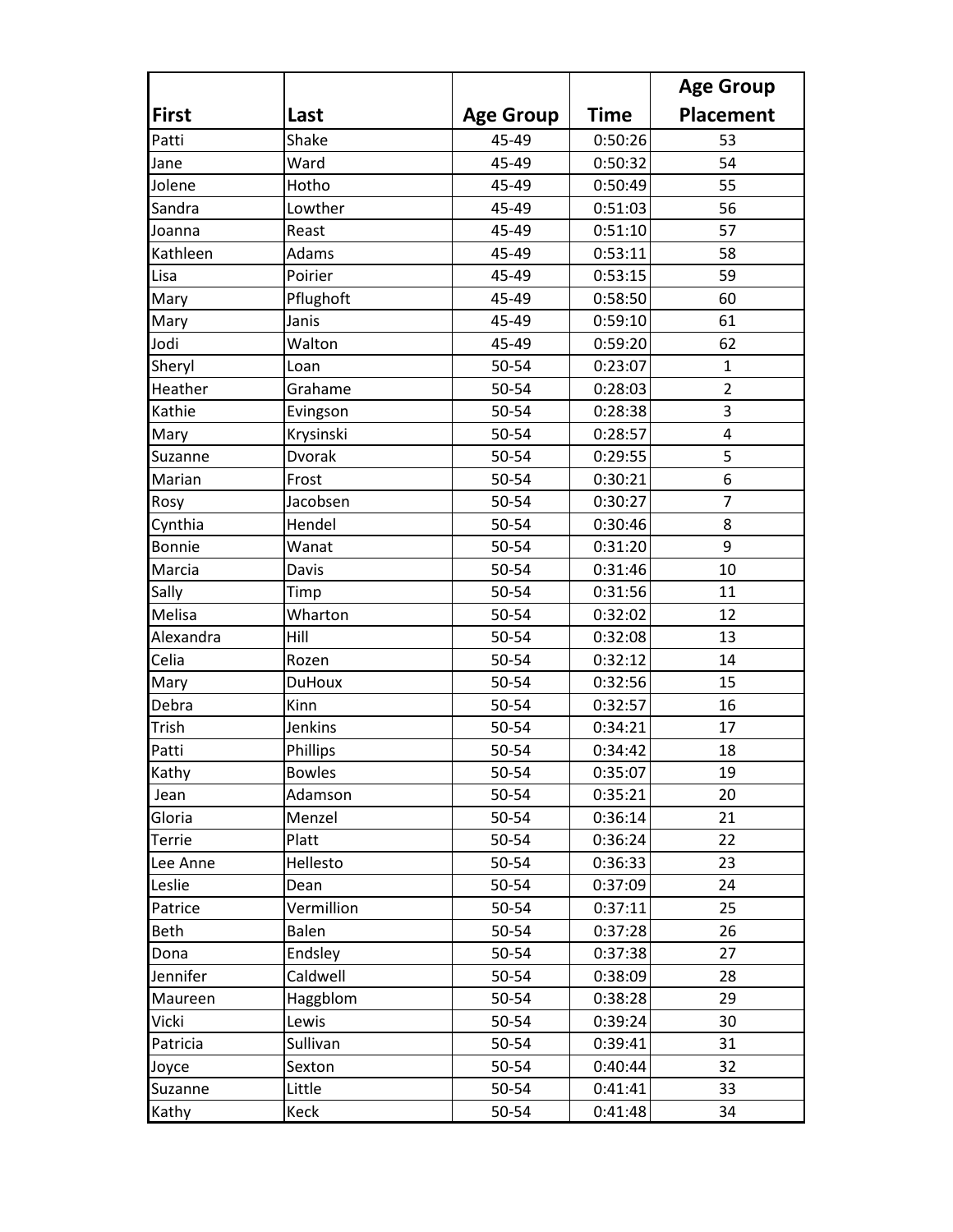|                 |               |                  |             | <b>Age Group</b> |
|-----------------|---------------|------------------|-------------|------------------|
| <b>First</b>    | Last          | <b>Age Group</b> | <b>Time</b> | <b>Placement</b> |
| Dede            | Schwartz      | 50-54            | 0:41:57     | 35               |
| Peggy           | Martinez      | 50-54            | 0:42:35     | 36               |
| Sherri          | Douglas       | 50-54            | 0:42:35     | 37               |
| Patty           | O'Scannell    | 50-54            | 0:44:38     | 38               |
| Kathy           | Lacey         | 50-54            | 0:44:39     | 39               |
| Cheryl          | Hannon        | 50-54            | 0:45:26     | 40               |
| Patricia        | Neptune       | 50-54            | 0:45:48     | 41               |
| Paula           | Field         | 50-54            | 0:46:11     | 42               |
| Joan            | Travostino    | 50-54            | 0:46:19     | 43               |
| Susan           | Kramer        | 50-54            | 0:46:23     | 44               |
| Lorraine        | Krueger       | 50-54            | 0:49:31     | 45               |
| Gretchen        | Wehmhoff      | 50-54            | 0:59:53     | 46               |
| Clair           | Lacey         | 50-54            | 1:09:45     | 47               |
| Lesley          | Yamauchi      | 55-59            | 0:29:37     | $\mathbf{1}$     |
| Karen           | Oakley        | 55-59            | 0:29:38     | $\overline{2}$   |
| Maggi           | Arend         | 55-59            | 0:31:15     | 3                |
| Janet           | Hulbert       | 55-59            | 0:32:49     | 4                |
| <b>Barbara</b>  | Caldwell      | 55-59            | 0:33:02     | 5                |
| <b>Beth</b>     | <b>Baker</b>  | 55-59            | 0:33:24     | 6                |
| Nancy           | Moses         | 55-59            | 0:35:10     | $\overline{7}$   |
| Patty           | Ginsburg      | 55-59            | 0:35:22     | 8                |
| Kate            | Nixon         | 55-59            | 0:36:43     | 9                |
| Valerie         | Rettmann      | 55-59            | 0:37:30     | 10               |
| Colleen         | Marinucci     | 55-59            | 0:37:45     | 11               |
| Margaret        | Anibas        | 55-59            | 0:38:23     | 12               |
| Kate            | Wedemeyer     | 55-59            | 0:38:54     | 13               |
| Cecelia         | Maher         | 55-59            | 0:40:22     | 14               |
| Helen           | Hamner        | 55-59            | 0:40:26     | 15               |
| Val             | Jokela        | 55-59            | 0:41:00     | 16               |
| Mary            | Flanigin      | 55-59            | 0:42:38     | 17               |
| Claudia         | Duffield      | 55-59            | 0:44:13     | 18               |
| <b>Bridget</b>  | <b>Bushue</b> | 55-59            | 0:44:21     | 19               |
| Susan           | Moeller       | 55-59            | 0:44:28     | 20               |
| Lenora          | Blouin        | 55-59            | 0:44:58     | 21               |
| Deborah (Koala) | Vandruff      | 55-59            | 0:45:09     | 22               |
| Marilou         | Cunningham    | 55-59            | 0:45:46     | 23               |
| barbara         | tracy         | 55-59            | 0:47:43     | 24               |
| Cathy           | Rezabeck      | 55-59            | 0:53:24     | 25               |
| Verna           | Loosli        | 55-59            | 0:58:07     | 26               |
| Carol           | Waters        | 60-64            | 0:33:14     | $\mathbf{1}$     |
| Harriet         | Paule         | 60-64            | 0:33:20     | $\overline{2}$   |
| Sandra          | Estenson      | 60-64            | 0:33:55     | 3                |
| Jane            | Burri         | 60-64            | 0:34:01     | 4                |
| Susan           | Reeves        | 60-64            | 0:34:32     | 5                |